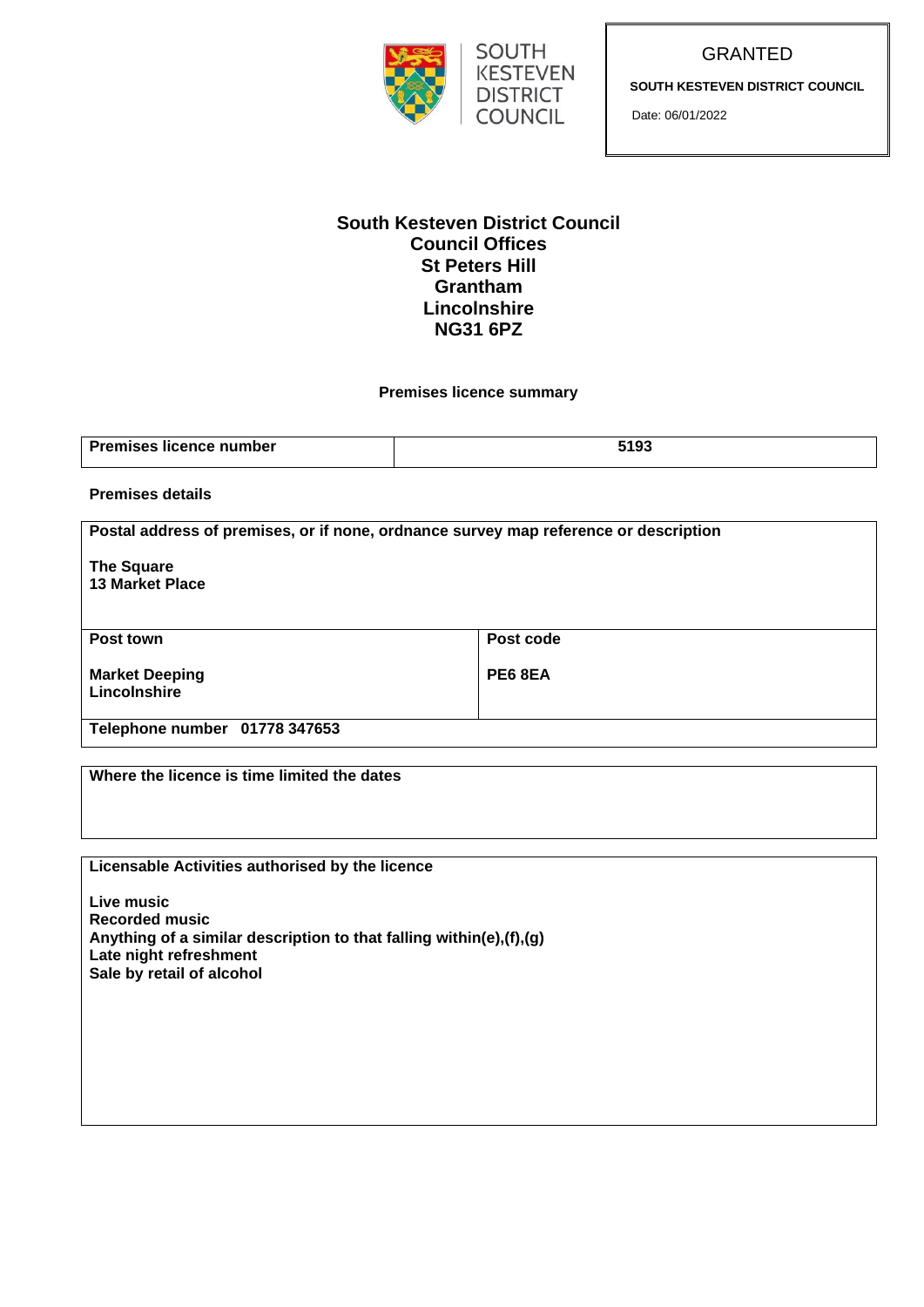#### **The times the licence authorises the carrying out of licensable activities**

Live Music Indoors

09:00 to 01:00 Monday to Sunday

Non Standard Timings

A further additional hour in the morning following every Friday, Saturday, Sunday and Monday for each May Bank Holiday, Spring/Whitsun Bank Holiday and every August Bank Holiday weekend. A further additional hour into the morning following every Thursday, Friday, Saturday, Sunday and Monday before the Easter Bank Holiday weekend. A further additional hour every Christmas Eve and Boxing Day. From the start of permitted hours New Years Eve to the close of permitted hours New Years Day.

Recorded Music Indoors

09:00 to 01:00 Monday to Sunday

Non Standard Timings

A further additional hour in the morning following every Friday, Saturday, Sunday and Monday for each May Bank Holiday, Spring/Whitsun Bank Holiday and every August Bank Holiday weekend. A further additional hour into the morning following every Thursday, Friday, Saturday, Sunday and Monday before the Easter Bank Holiday weekend. A further additional hour every Christmas Eve and Boxing Day. From the start of permitted hours New Years Eve to the close of permitted hours New Years Day.

Anything of a similar description to that falling within (e),(f) or (g)

09.00 to 01.00 Monday to Sunday

Non Standard Timings

A further additional hour in the morning following every Friday, Saturday, Sunday and Monday for each May Bank Holiday, Spring/Whitsun Bank Holiday and every August Bank Holiday weekend. A further additional hour into the morning following every Thursday, Friday, Saturday, Sunday and Monday before the Easter Bank Holiday weekend. A further additional hour every Christmas Eve and Boxing Day. From the start of permitted hours New Years Eve to the close of permitted hours New Years Day.

Late Night Refreshment

23:00 to 01:45 Monday to Sunday

Non Standard Timings

A further additional hour in the morning following every Friday, Saturday, Sunday and Monday for each May Bank Holiday, Spring/Whitsun Bank Holiday and every August Bank Holiday weekend. A further additional hour into the morning following every Thursday, Friday, Saturday, Sunday and Monday before the Easter Bank Holiday weekend. A further additional hour every Christmas Eve and Boxing Day. From the start of permitted hours New Years Eve to the close of permitted hours New Years Day.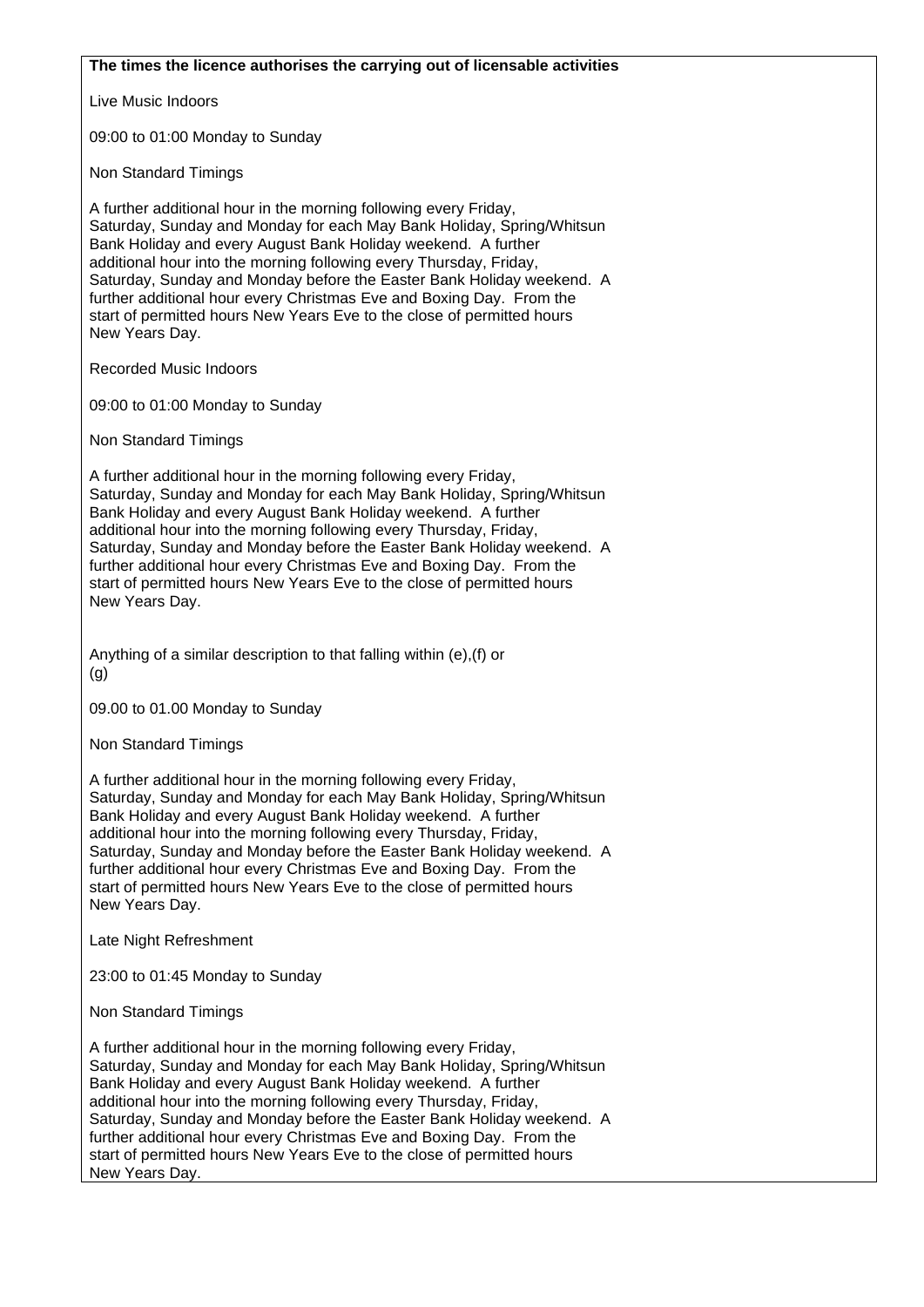Sale by retail of alcohol

09.00 to 01.00 Monday to Saturday 10.30 to 01.00 Sunday

Non-standard timings

A further additional hour in the morning following every Friday, Saturday, Sunday and Monday for each May Bank Holiday, Spring/Whitsun Bank Holiday and every August Bank Holiday weekend. A further additional hour into the morning following every Thursday, Friday, Saturday, Sunday and Monday before the Easter Bank Holiday weekend. A further additional hour every Christmas Eve and Boxing Day. From the start of permitted hours New Years Eve to the close of permitted hours New Years Day.

### **The opening hours of the premises**

07.00 to 01.45 Monday to Sunday

Non-standard timings

A further additional hour in the morning following every Friday, Saturday, Sunday and Monday for each May Bank Holiday, Spring/Whitsun Bank Holiday and every August Bank Holiday weekend. A further additional hour into the morning following every Thursday, Friday, Saturday, Sunday and Monday before the Easter Bank Holiday weekend. A further additional hour every Christmas Eve and Boxing Day. From the start of permitted hours New Years Eve to the close of permitted hours New Years Day.

### **Where the licence authorises supplies of alcohol whether these are on and/or off supplies**

On and Off the premises

#### **Name of holder of premises licence**

Star Pubs & Bars Limited

**Registered number of holder, for example company number, charity number (where applicable)**

**11565100**

**Name of designated premises supervisor where the premises licence authorises the supply of alcohol**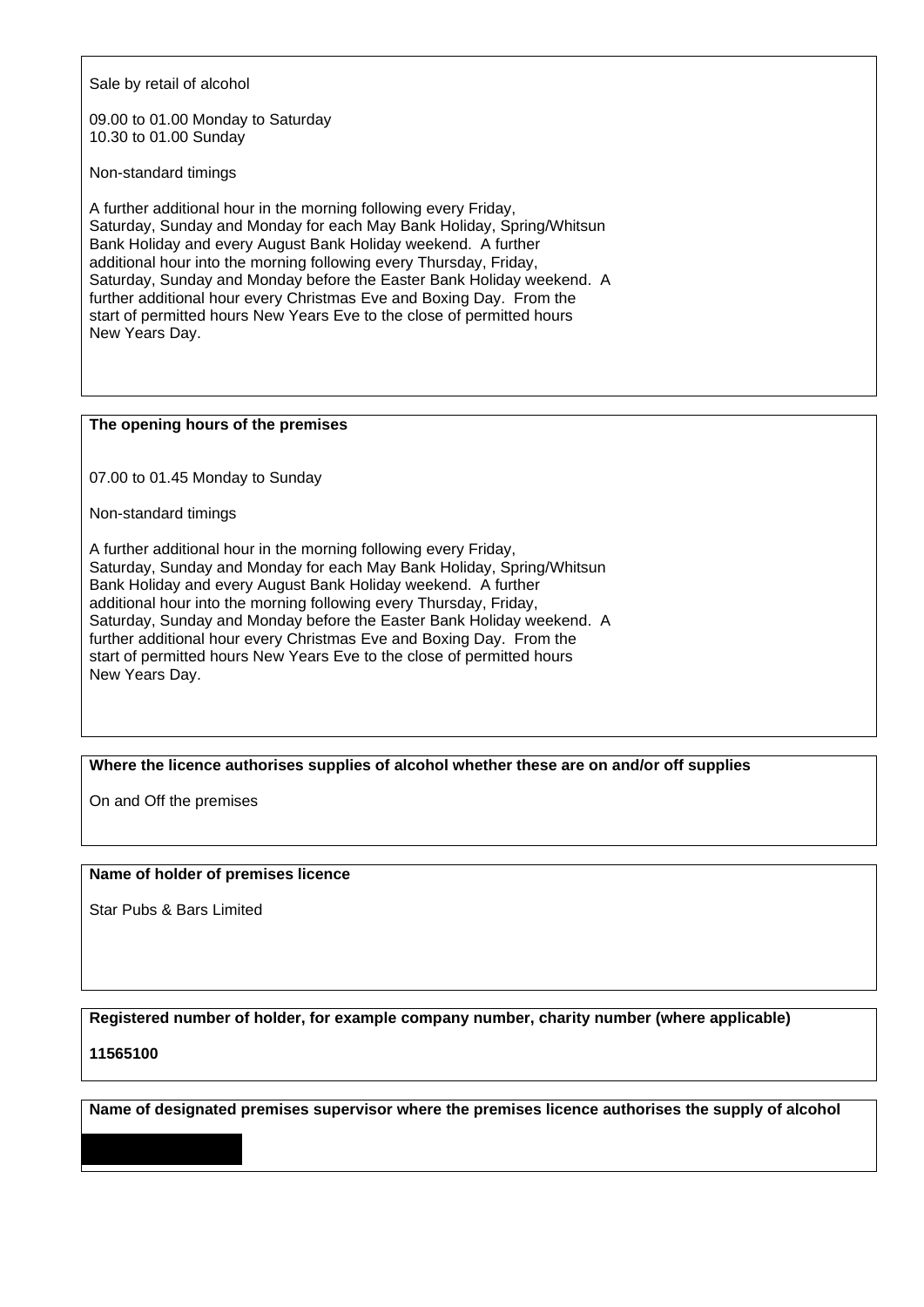**State whether access to the premises by children is restricted or prohibited**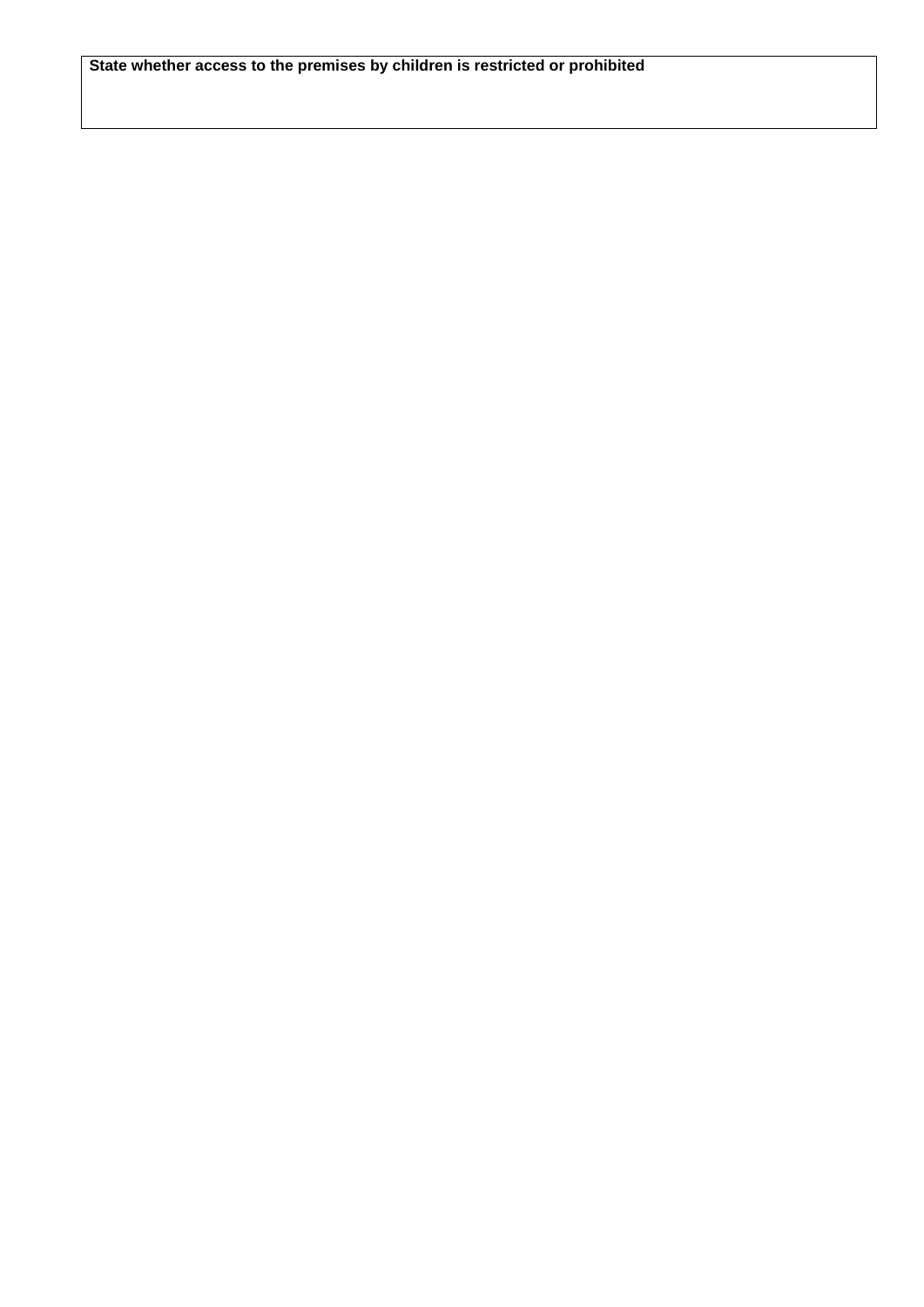

GRANTED

**SOUTH KESTEVEN DISTRICT COUNCIL**

Date: 06/01/2022

### **South Kesteven District Council Council Offices St Peters Hill Grantham Lincolnshire NG31 6PZ**

**SOUTH KESTEVEN DISTRICT COUNCIL** 

| Part 1 – Premises details                   |                                       |                                                                                      |  |           |                |  |
|---------------------------------------------|---------------------------------------|--------------------------------------------------------------------------------------|--|-----------|----------------|--|
|                                             |                                       | Postal address of premises, or if none, ordnance survey map reference or description |  |           |                |  |
| <b>The Square</b><br><b>13 Market Place</b> |                                       |                                                                                      |  |           |                |  |
| Post town                                   | <b>Market Deeping</b><br>Lincolnshire |                                                                                      |  | Post code | <b>PE6 8EA</b> |  |
| <b>Telephone number</b>                     |                                       | 01778 347653                                                                         |  |           |                |  |

**Where the licence is time limited the dates**

**Premises licence number** 

**Licensable activities authorised by the licence**

**Live music Recorded music Anything of a similar description to that falling within(e),(f),(g) Late night refreshment Sale by retail of alcohol**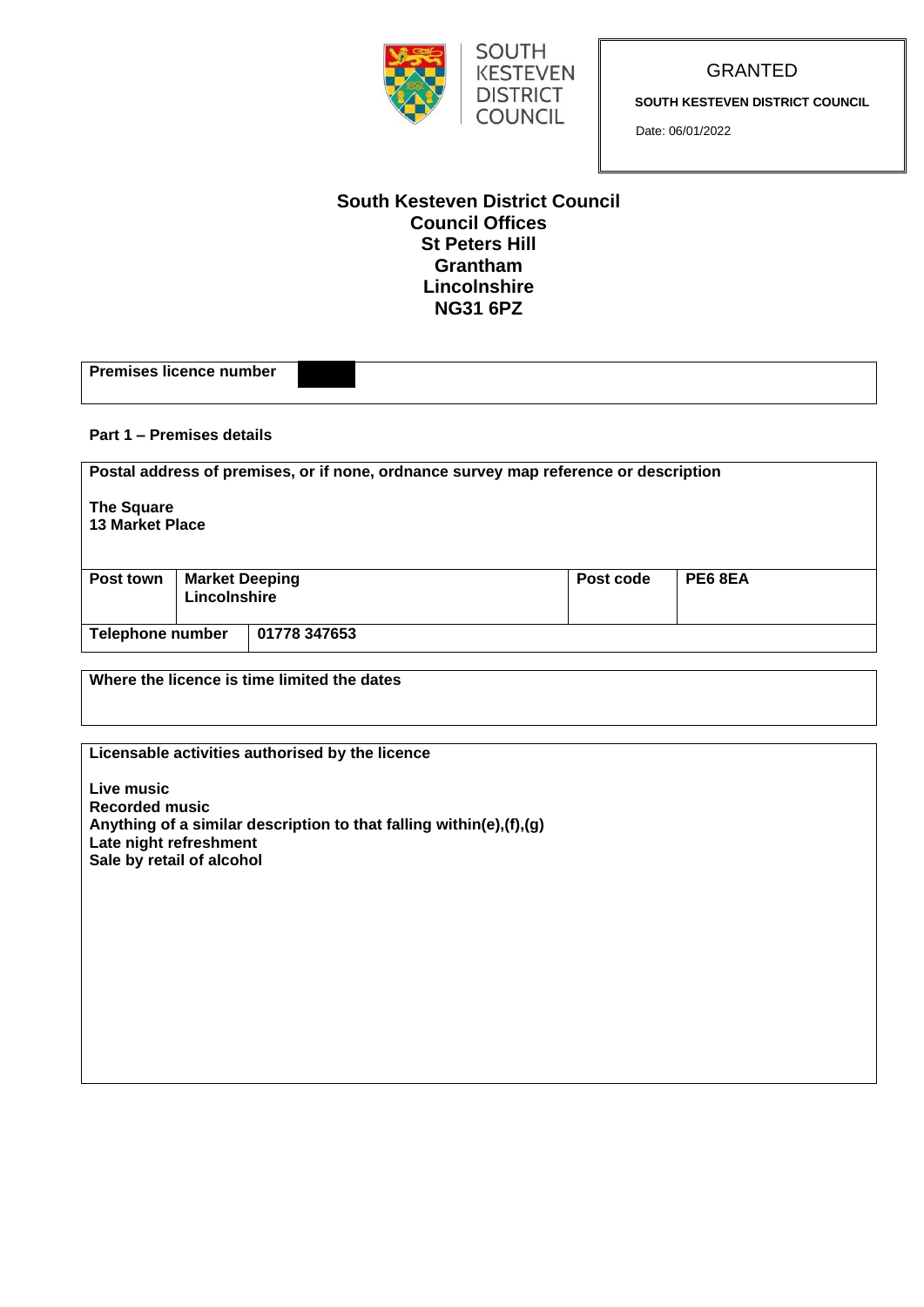Live Music Indoors

09:00 to 01:00 Monday to Sunday

Non Standard Timings

A further additional hour in the morning following every Friday, Saturday, Sunday and Monday for each May Bank Holiday, Spring/Whitsun Bank Holiday and every August Bank Holiday weekend. A further additional hour into the morning following every Thursday, Friday, Saturday, Sunday and Monday before the Easter Bank Holiday weekend. A further additional hour every Christmas Eve and Boxing Day. From the start of permitted hours New Years Eve to the close of permitted hours New Years Day.

Recorded Music Indoors

09:00 to 01:00 Monday to Sunday

Non Standard Timings

A further additional hour in the morning following every Friday, Saturday, Sunday and Monday for each May Bank Holiday, Spring/Whitsun Bank Holiday and every August Bank Holiday weekend. A further additional hour into the morning following every Thursday, Friday, Saturday, Sunday and Monday before the Easter Bank Holiday weekend. A further additional hour every Christmas Eve and Boxing Day. From the start of permitted hours New Years Eve to the close of permitted hours New Years Day.

Anything of a similar description to that falling within (e),(f) or (g)

09.00 to 01.00 Monday to Sunday

Non Standard Timings

A further additional hour in the morning following every Friday, Saturday, Sunday and Monday for each May Bank Holiday, Spring/Whitsun Bank Holiday and every August Bank Holiday weekend. A further additional hour into the morning following every Thursday, Friday, Saturday, Sunday and Monday before the Easter Bank Holiday weekend. A further additional hour every Christmas Eve and Boxing Day. From the start of permitted hours New Years Eve to the close of permitted hours New Years Day.

Late Night Refreshment

23:00 to 01:45 Monday to Sunday

Non Standard Timings

A further additional hour in the morning following every Friday, Saturday, Sunday and Monday for each May Bank Holiday, Spring/Whitsun Bank Holiday and every August Bank Holiday weekend. A further additional hour into the morning following every Thursday, Friday, Saturday, Sunday and Monday before the Easter Bank Holiday weekend. A further additional hour every Christmas Eve and Boxing Day. From the start of permitted hours New Years Eve to the close of permitted hours New Years Day.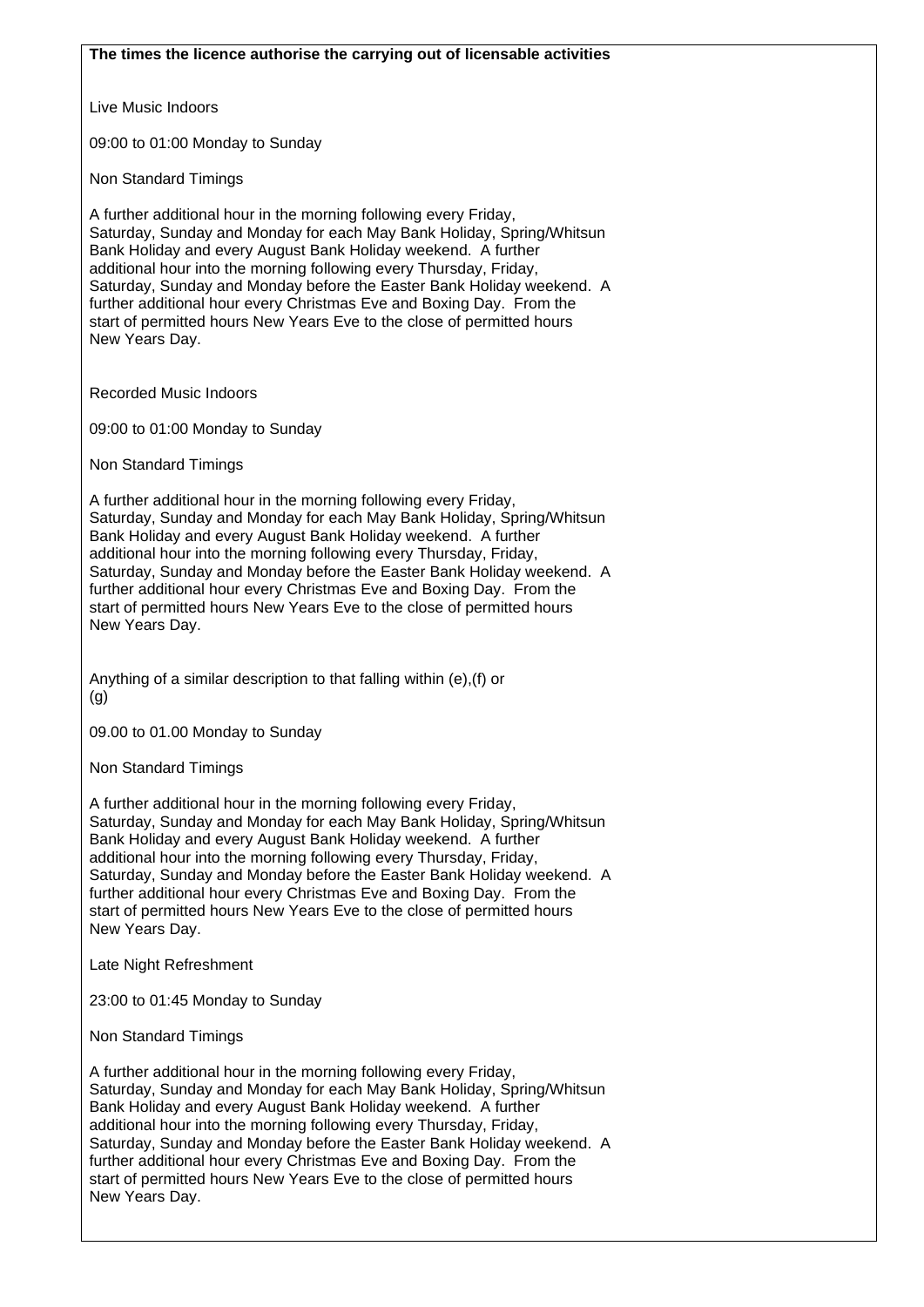Sale by retail of alcohol

09.00 to 01.00 Monday to Saturday 10.30 to 01.00 Sunday

Non-standard timings

A further additional hour in the morning following every Friday, Saturday, Sunday and Monday for each May Bank Holiday, Spring/Whitsun Bank Holiday and every August Bank Holiday weekend. A further additional hour into the morning following every Thursday, Friday, Saturday, Sunday and Monday before the Easter Bank Holiday weekend. A further additional hour every Christmas Eve and Boxing Day. From the start of permitted hours New Years Eve to the close of permitted hours New Years Day.

### **The opening hours of the premises**

07.00 to 01.45 Monday to Sunday

Non-standard timings

A further additional hour in the morning following every Friday, Saturday, Sunday and Monday for each May Bank Holiday, Spring/Whitsun Bank Holiday and every August Bank Holiday weekend. A further additional hour into the morning following every Thursday, Friday, Saturday, Sunday and Monday before the Easter Bank Holiday weekend. A further additional hour every Christmas Eve and Boxing Day. From the start of permitted hours New Years Eve to the close of permitted hours New Years Day.

**Where the licence authorise supplies of alcohol whether these are on and/or off supplies**

On and Off the premises

### **Part 2**

### **Name, (registered) address, telephone number and e-mail (where relevant) of holder of premises licence**

Star Pubs & Bars Limited Star Pubs & Bars Limited 3-4 Broadway Park South Gyle Broadway **Edinburgh** EH12 9JZ

### **Registered number of holder, for example company number, charity number (where applicable)**

### **11565100**

**Name, address and telephone number of designated premises supervisor where the premises licence authorises the supply of alcohol**

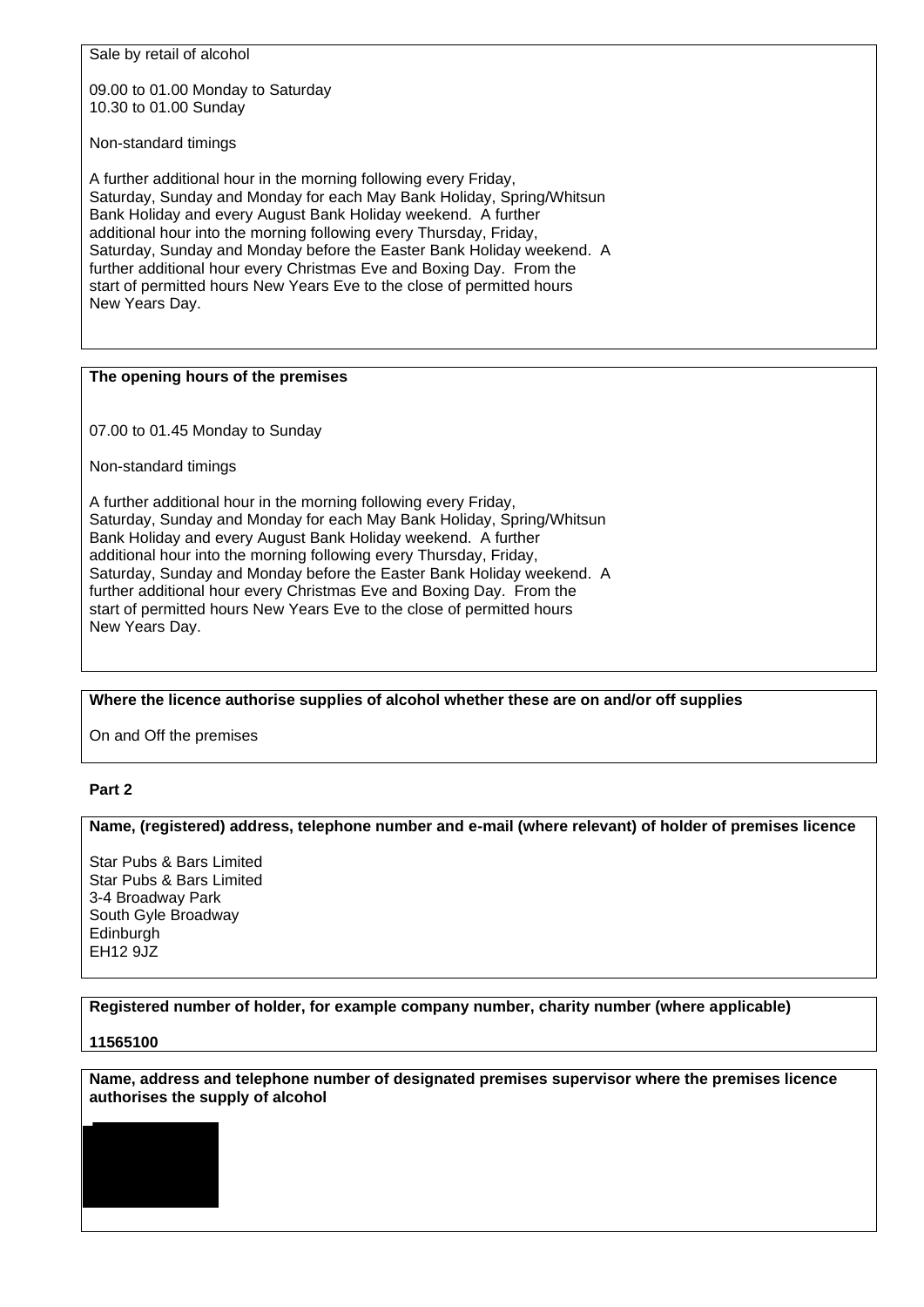**Personal licence number and issuing authority of personal licence held by designated premises supervisor where the premises licence authorises the supply of alcohol**

**PA10551056 Derby City Council**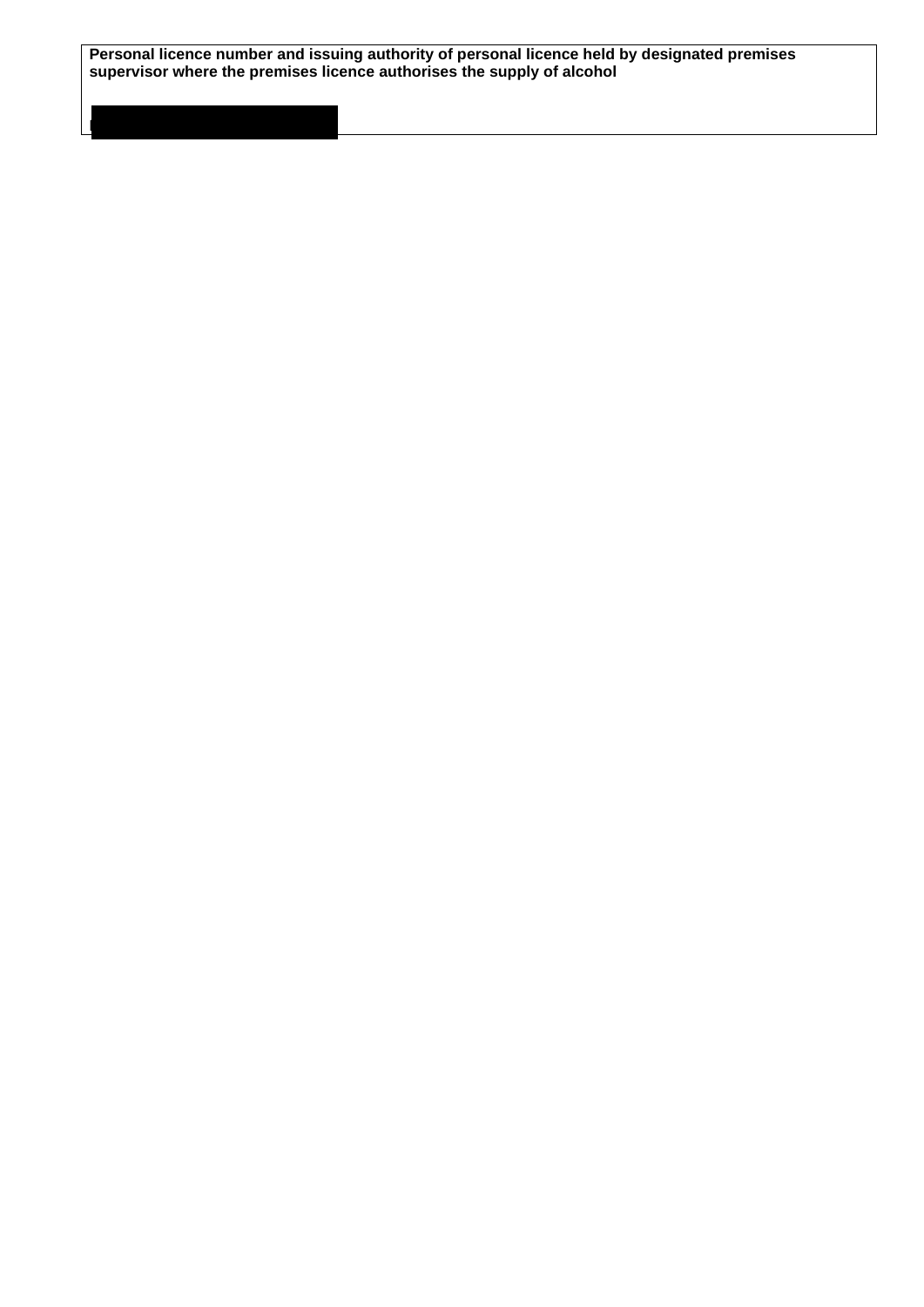## **Annex 1 – Mandatory conditions**

**The Square 13 Market Place Market Deeping Lincolnshire PE6 8EA**

Supply of alcohol

- 1. No supply of alcohol shall be made under this Premises Licence at a time:
	- a) When there is no designated supervisor in respect of the Premises **Licence**
- b) When the designated premises supervisor does not hold a personal licence or his or her personal licence is suspended.
- 2. Every supply of alcohol under the Premises Licence shall be made or authorised by a person who holds a personal licence.

### Door Supervision

1 Where a premises licence includes a condition that at specified times one or more individuals must be at the premises to carry out a security activity, then each such individual must be licensed by the Security Industry Authority.

## **SCHEDULE Mandatory Licensing Conditions**

- **1.** (1) The responsible person must ensure that staff on relevant premises do not carry out, arrange or participate in any irresponsible promotions in relation to the premises.
	- (2) In this paragraph, an irresponsible promotion means any one or more of the following activities, or substantially similar activities, carried on for the purpose of encouraging the sale or supply of alcohol for consumption on the premises:
	- (a) Games or other activities which require or encourage, or are designed to require or encourage, individuals to:
		- (i) Drink a quantity of alcohol within a time limit (other than to drink alcohol sold or supplied on the premises before the cessation of the period in which the responsible person is authorised to sell or supply alcohol), or
		- (ii) drink as much alcohol as possible (whether within a time limit or otherwise);
	- (b) provision of unlimited or unspecified quantities of alcohol free or for a fixed or discounted fee to the public or to a group defined by a particular characteristic in a manner which carries a significant risk of undermining a licensing objective: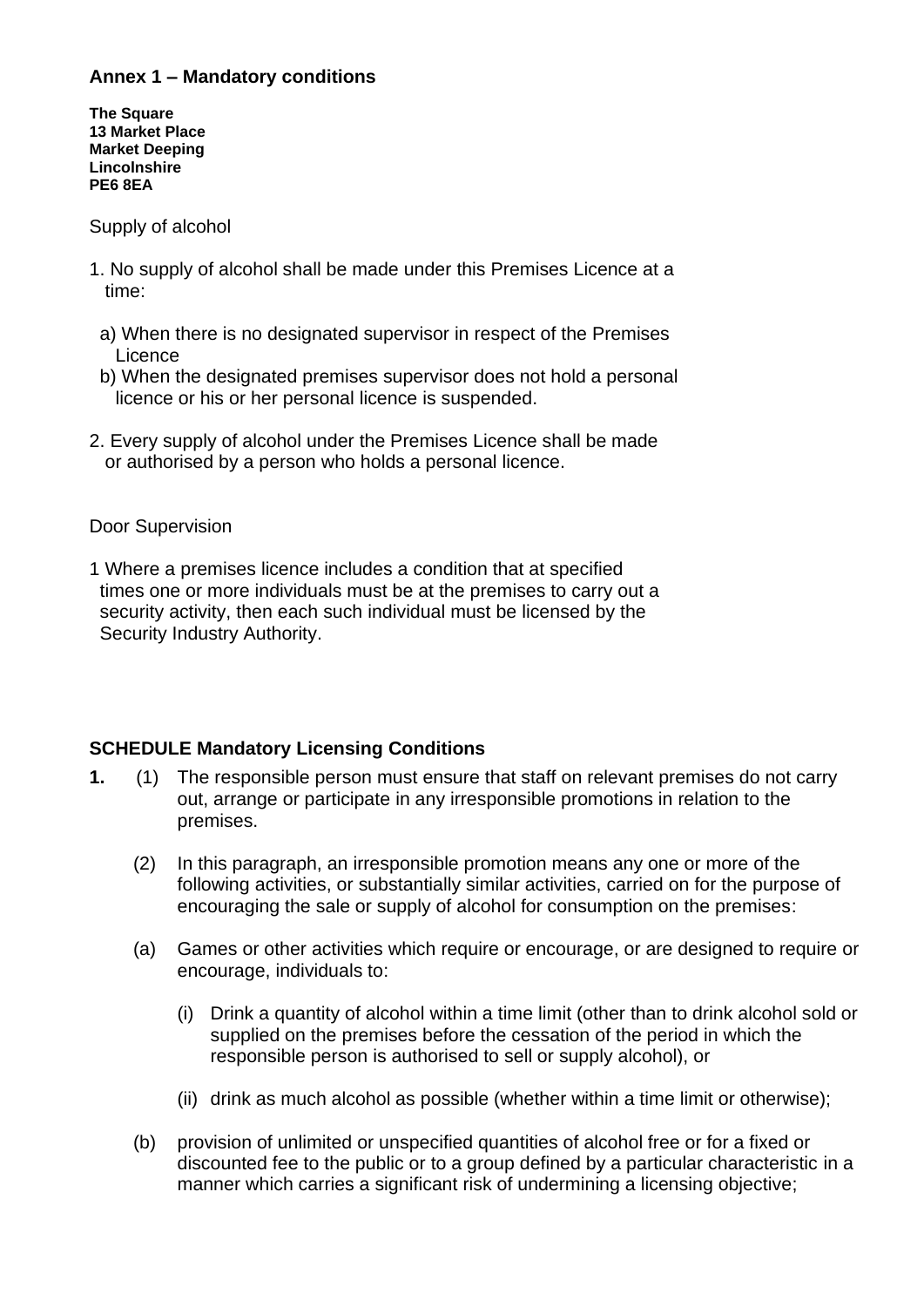- (c) provision of free or discounted alcohol or any other thing as a prize to encourage or reward the purchase and consumption of alcohol over a period of 24 hours or less in a manner which carries a significant risk of undermining a licensing objective;
- (d) selling or supplying alcohol in association with promotional posters or flyers on, or in the vicinity of, the premises which can reasonably be considered to condone, encourage or glamorise anti-social behaviour or to refer to the effects of drunkenness in any favourable manner;
- (e) dispensing alcohol directly by one person into the mouth of another (other than where that other person is unable to drink without assistance by reason of a disability).
- **2.** The responsible person must ensure that free, potable tap water is provided on request to customers where it is reasonably available.
- **3.** (1) The premises licence holder or club premises certificate holder must ensure that an age verification policy is adopted in respect of the premises in relation to the sale or supply of alcohol.
	- (2) The designated premises supervisor in relation to the premises licence must ensure that the supply of alcohol at the premises is carried on in accordance with the age verification policy.
	- (3) The policy must require individuals who appear to the responsible person to be under 18 years of age (or such older age as may be specified in the policy) to produce on request, before being served alcohol, identification bearing their photograph, date of birth and either –
		- (a) a holographic mark, or
		- (b) an ultraviolet feature.
- **4.** The responsible person must ensure that
	- (a) where any of the following alcoholic drinks is sold or supplied for consumption on the premises (other than alcoholic drinks sold or supplied having been made up in advance ready for sale or supply in a securely closed container) it is available to customers in the following measures:
		- (i) beer or cider: ½ pint;
		- (ii) gin, rum, vodka or whisky: 25 ml or 35 ml; and
		- (iii) still wine in a glass: 125 ml; and
	- (b) these measures are displayed in a menu, price list or other printed material which is available to customers on the premises; and
	- (c) where a customer does not, in relation to a sale of alcohol specify the quantity of alcohol to be sold, the customer is made aware that these measures are available.

# **SCHEDULE Mandatory Licensing Conditions**

(1) The premises licence holder or club premises certificate holder must ensure that an age verification policy is adopted in respect of the premises in relation to the sale or supply of alcohol.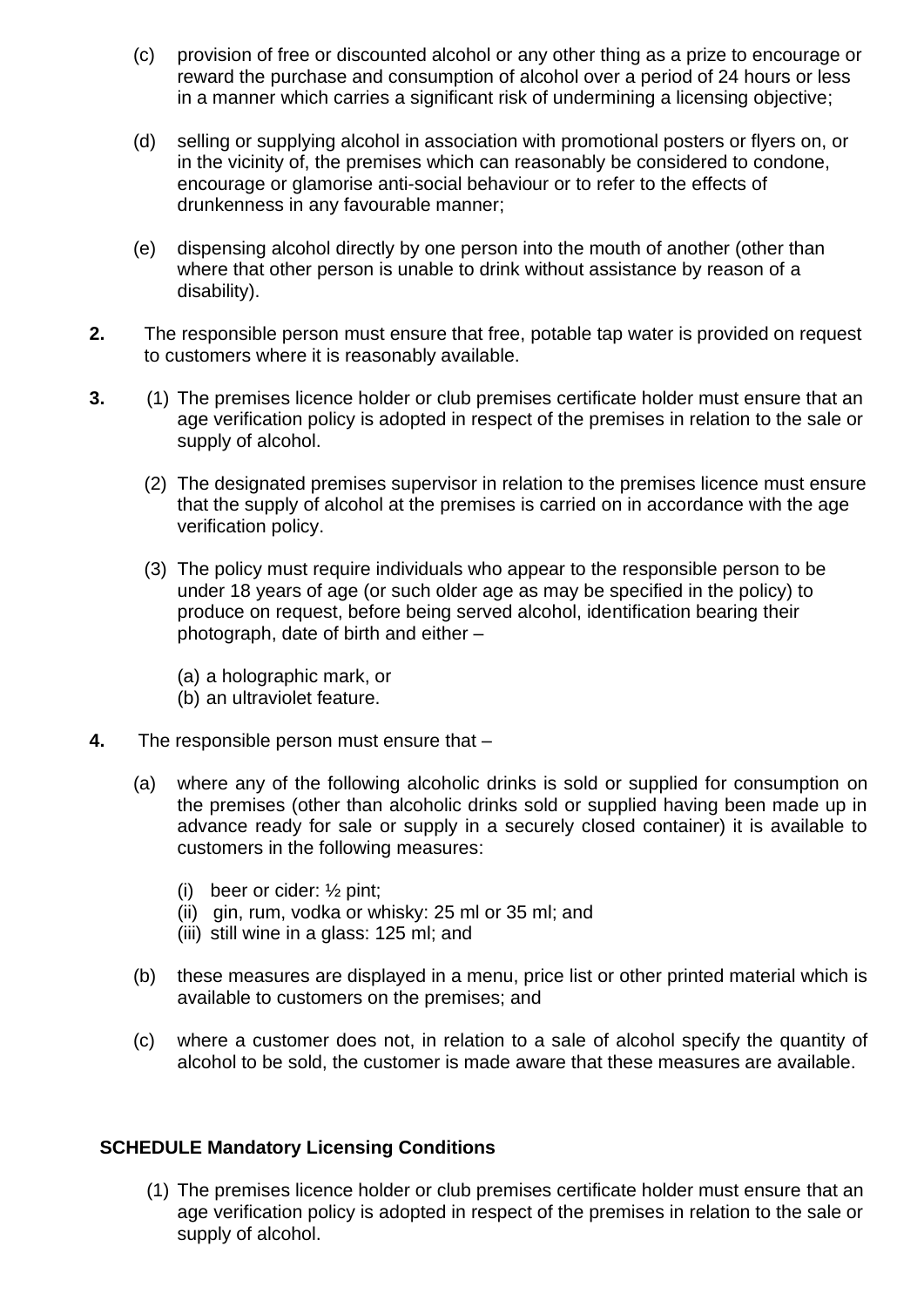- (2) The designated premises supervisor in relation to the premises licence must ensure that the supply of alcohol at the premises is carried on in accordance with the age verification policy.
- (3) The policy must require individuals who appear to the responsible person to be under 18 years of age (or such older age as may be specified in the policy) to produce on request, before being served alcohol, identification bearing their photograph, date of birth and either –
	- (a) a holographic mark, or
	- (b) an ultraviolet feature.

## **Mandatory condition preventing the sale or supply of alcohol below the permitted price.**

- 1. A relevant person shall ensure that no alcohol is sold or supplied for consumption on or off the premises for a price which is less than the permitted price.
- 2. For the purposes of the condition set out in paragraph 1
	- (a) "duty" is to be construed in accordance with the Alcoholic Liquor Duties Act 1979;
	- (b) "permitted price" is the price found by applying the formula:-
		- $P = D + (D \times V)$  where:-
		- P is the permitted price,
		- i) D is the amount of duty chargeable in relation to the alcohol as if the duty were charged on the date of the sale or supply of the alcohol, and
		- ii) V is the rate of value added tax chargeable in relation to the alcohol as if the value added tax were charged on the date of the sale or supply of the alcohol;
	- (c) "relevant person" means, in relation to premises in respect of which there is in force a premises licence:
		- i) the holder of the premises licence,
		- ii) the designated premises supervisor (if any) in respect of such a licence, or
		- iii) the personal licence holder who makes or authorises a supply of alcohol under such a licence;
	- (d) "relevant person" means, in relation to premises in respect of which there is in force a club premises certificate, any member or officer of the club present on the premises in a capacity which enables the member or officer to prevent the supply in question; and
	- (e) "valued added tax" means value added tax charged in accordance with the Value Added Tax Act 1994.
- 3. Where the permitted price given by Paragraph (b) of paragraph 2 would (apart from this paragraph) not be a whole number of pennies, the price given by that sub-paragraph shall be taken to be the price actually given by that sub-paragraph rounded up to the nearest penny.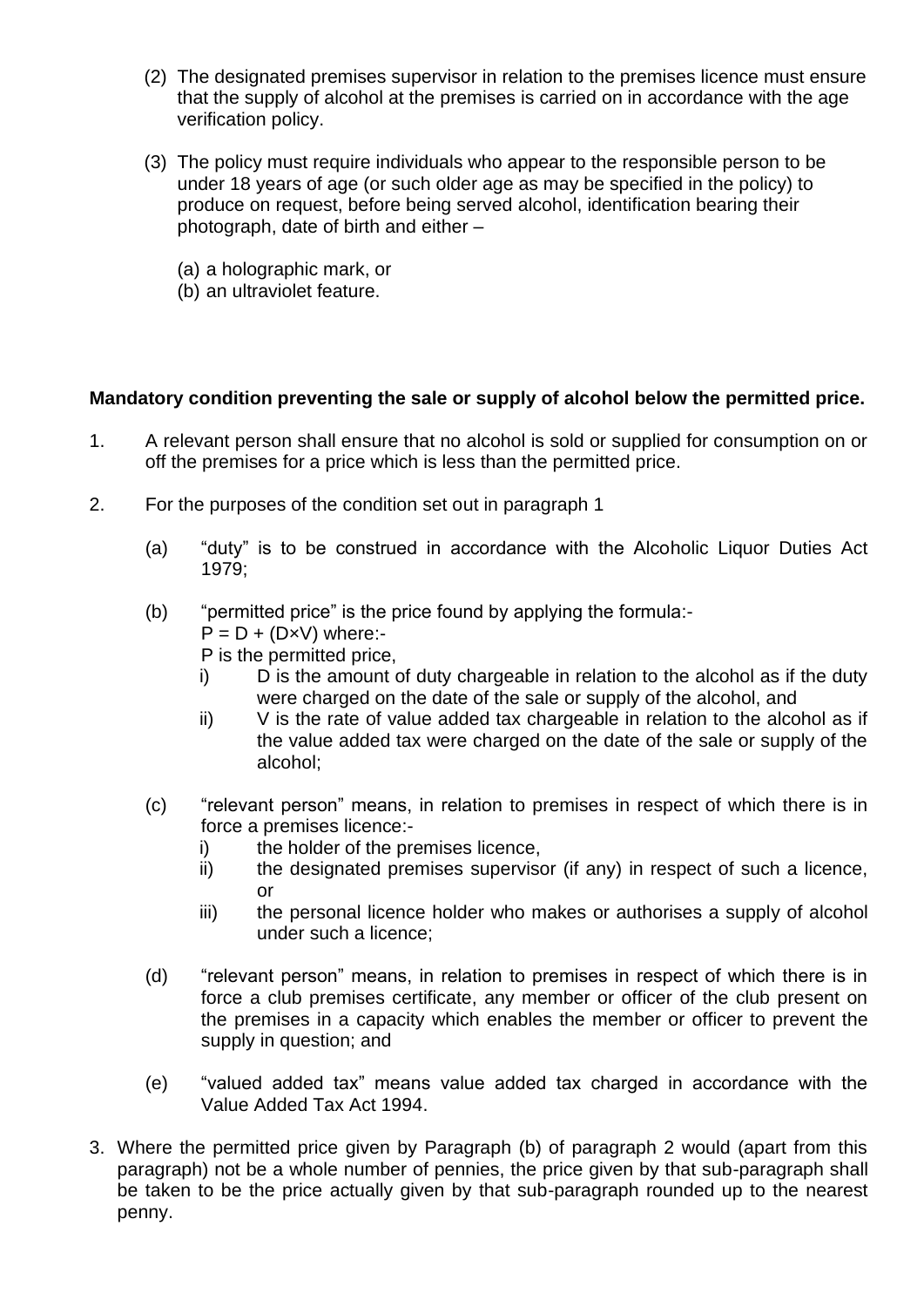- 4. (1) Sub-paragraph (2) applies where the permitted price given by Paragraph (b) of paragraph 2 on a day ("the first day") would be different from the permitted price on the next day ("the second day") as a result of a change to the rate of duty or value added tax.
	- (2) The permitted price which would apply on the first day applies to sales or supplies of alcohol which take place before the expiry of the period of 14 days beginning on the second day.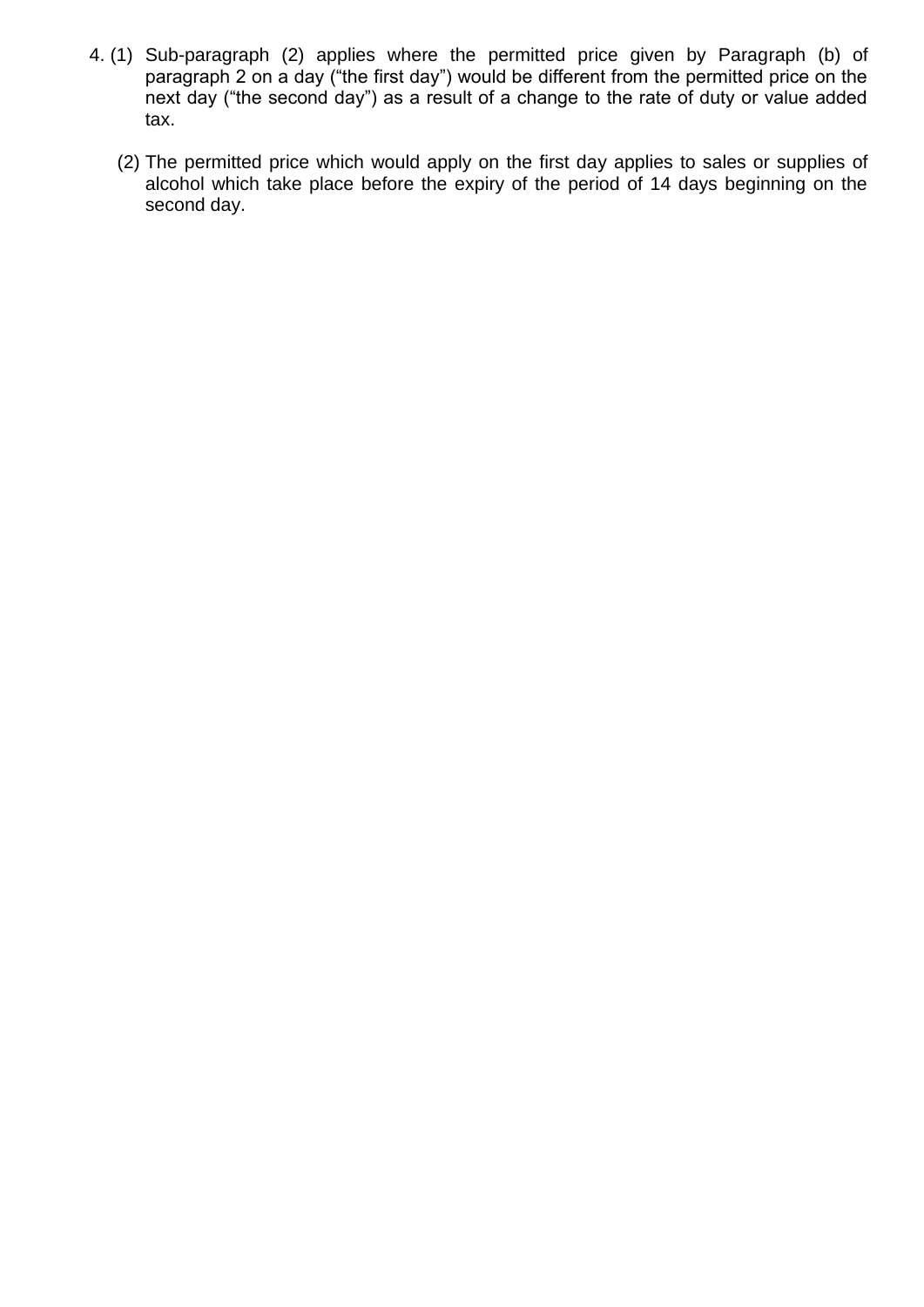## **Annex 2 – Conditions consistent with the Operating Schedule**

**The Square 13 Market Place Market Deeping Lincolnshire PE6 8EA**

# **Steps Taken To Promote the Licensing Objectives**

a) General - all four licensing objectives (b,c,d,e)

b) The prevention of crime and disorder

CCTV will be installed at the premises. The system will record for 28 days. Copies of recordings will be made available to the responsible authorities and licensing authority upon request. Should the system break down the licensing authority will be notified and arrangements will be made for the system to be fixed as soon as possible.

SIA registered door supervisors will be employed on a risk assessed basis depending upon the nature and style of any event that is taking place.

The premises will be a member of the local pub watch and operate their rules.

A customer management plan will be drawn up and used as a means of properly controlling customers of the premises when they are outside the frontage of the premises. The management plan will be operated by the managers, staff and when on duty, door staff, in order to ensure that customers do not, as far as possible, undermine the licensing objectives.

A complaint log will be kept to include the time, date, complaint and details of any actions taken. This will be made available to the responsible authorities upon request.

c) Public safety

Staff will be trained in legislation that is relevant to their job role.

SIA registered door staff will be employed on a risk assessed basis depending upon the nature and style of any event that is taking place.

CCTV will be installed at the premises. The system will record for 28 days. Copies of recordings will be made available to the responsible authorities and licensing authority upon request. Should the system break down the licensing authority will be notifed and arrangements will be made for the systm to be fixed as soon as possible.

The premises will be a member of the local pub watch and operate their rules.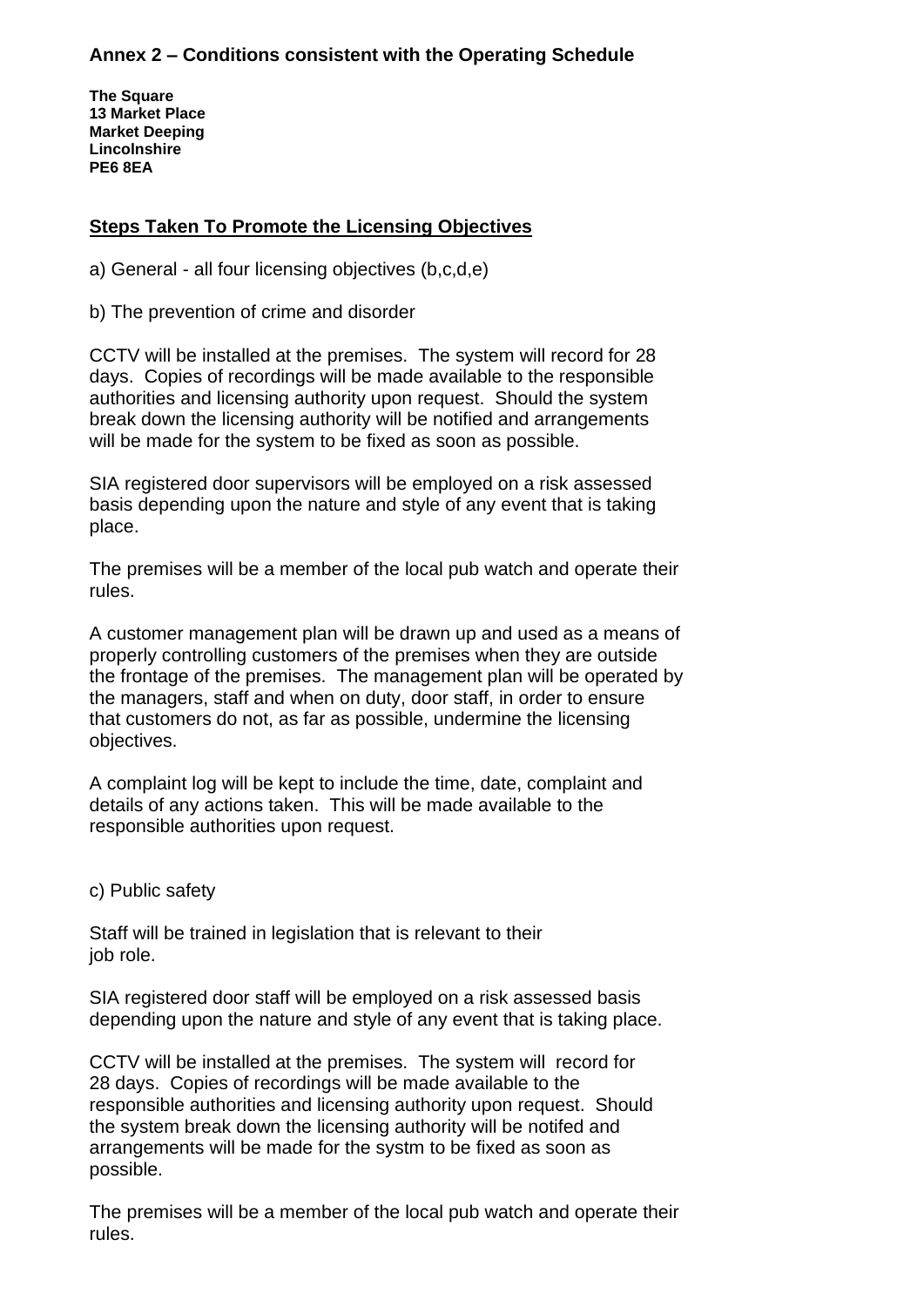A minimum of one taxi firm's number will be prominently displayed and if required a taxi will be called on behalf of the customer.

A customer management plan will be drawn up and used as a means of properly controlling customers of the premises when they are outside the frontage of the premises the management plan will refer to matters such as managing smokers and customer dispersal. The management plan will be operated by the managers, staff and when on duty, door staff, in order to ensure that customers do not, as far as possible, undermine the licensing objectives.

A telephone number will be made available to residents to discuss any concerns they may have.

A complaint log will be kept to include the time, date, complaint and details of any actions taken. This will be made available to the responsible authorities upon request.

d) The prevention of public nuisance

Notices will be displayed asking customers to leave the premises quietly and to respect the neighbours.

During the provision of regulated entertainment doors and windows will be kept closed except for access to and egress from the premises.

During the provision of regulated entertainment staff will regularly check this outside of the premises in order to monitor the escape of noise. If any escape of noise is found action will be taken to reduce this.

A minimum of one taxi firm's number will be prominently displayed and if required a taxi will be called on behalf of the customer.

A customer management plan will be drawn up and used as a means of properly controlling customers of the premises when they are outside the frontage of the premises the management plan will refer to matters such as managing smokers and customer dispersal. The management plan will be operated by the managers, staff and when on duty, door staff, in order to ensure that customers do not, as far as possible, undermine the licensing objectives.

A telephone number will be made available to residents to discuss any concerns they may have.

A complaint log will be kept to include the time, date, complaint and details of any actions taken. This will be made available to the responsible authorities upon request.

e) The protection of children from harm

Children will only be permitted when accompanied by an adult.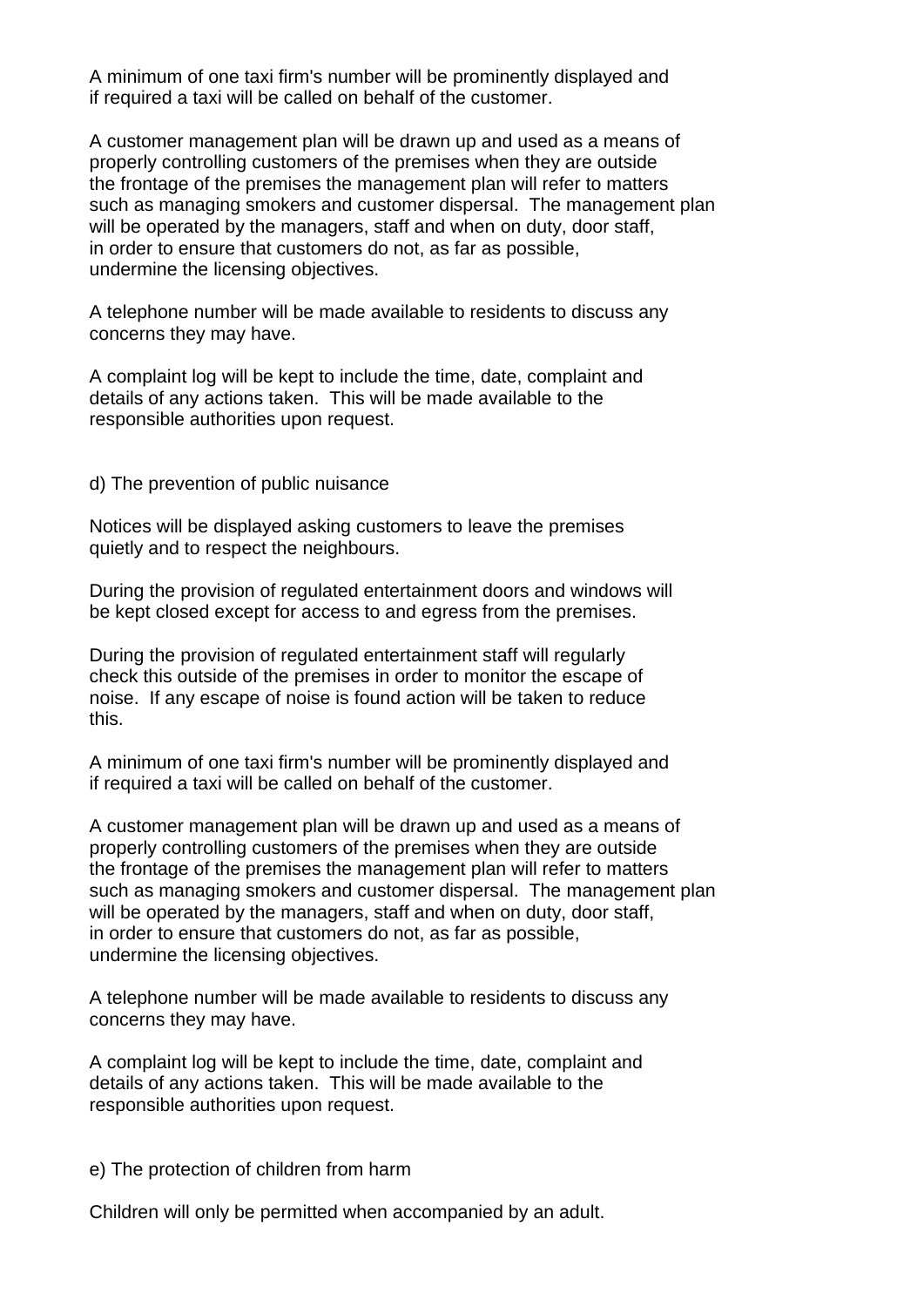Children will be asked to leave the premiss by 21.00 unless they are having a table meal or attending a private function when they will be permitted to stay until the end of the meal or function.

Any entertainment offered when children are on the premises will be of a suitable nature.

The premises will operate a challenge 21 policy whereby those individuals who appear to be under the age of 21 and attempt to purchase alcohol will be asked for identification. The only type of identification that will be accepted is a passport, photo driving licence, military identification or PASS accredited identification. Signs will be displayed advising of this policy. Staff will be trained in this policy and records will be kept.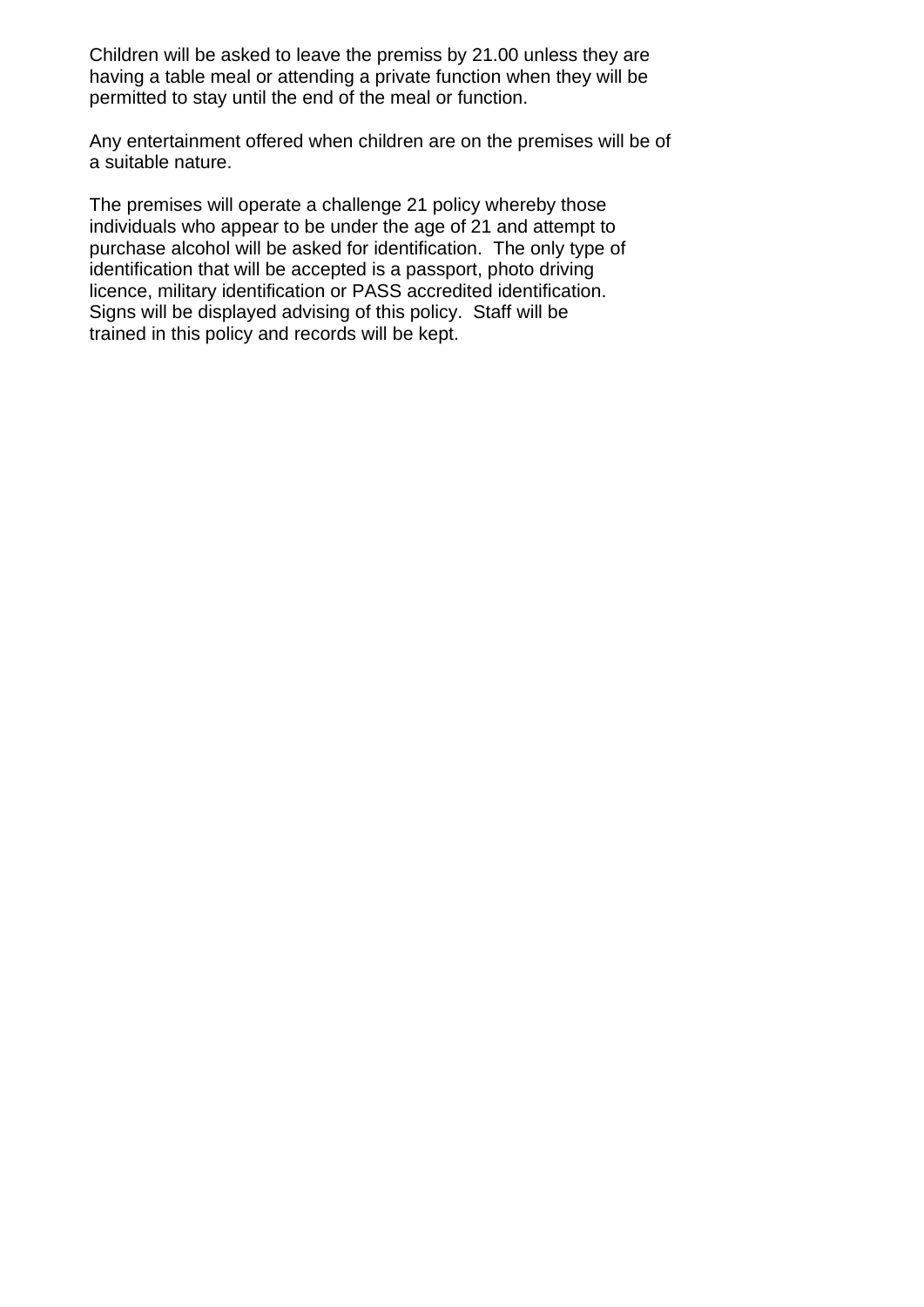# **Annex 3 – Conditions after a Hearing**

**The Square 13 Market Place Market Deeping Lincolnshire PE6 8EA**

Conditions attached after a hearing by the licensing authority

(Date of Hearing) (Committee Report No)